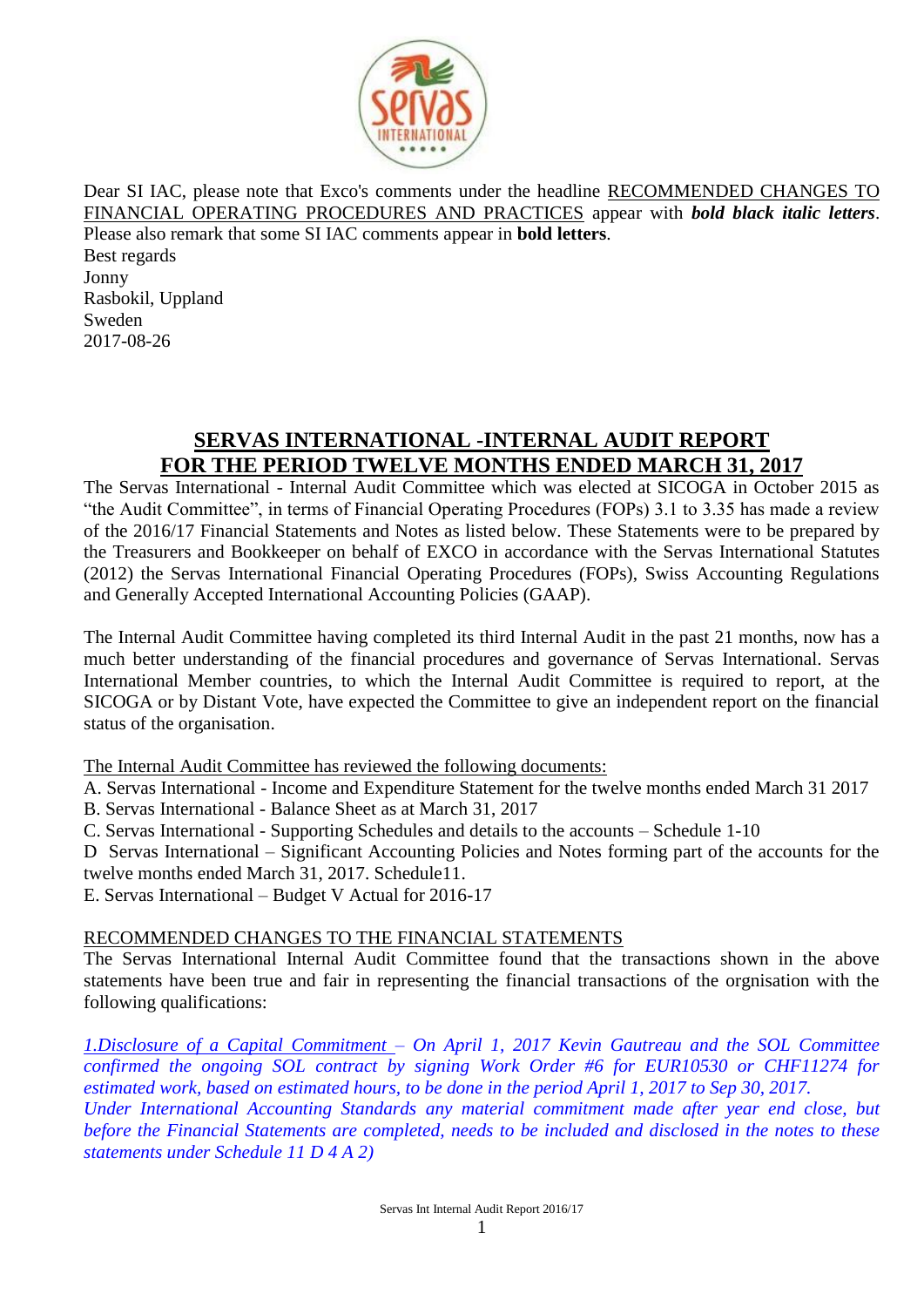*EXCO and the treasurer apparently do not agree with this International Accounting Standard regarding disclosure. We also note the external auditors comment "Disclosure of future Capital Commitments made by the SOL Committee and any material changes which have occurred between the end of the financial year and date of the report can find a place in the Annual Report to be submitted to by EXCO to the members of Servas International.* 

*It is with grave concern that, in our opinion if the notes to the accounts do not include reference to the on going SOL contract commitment of capital expenditure post the balance sheet date (dated 1st April 2017) then International Accounting Standard Number 1 will not be complied with. This could mislead readers of the financial statements and contravenes the "full disclosure" and conservatism principles inherent in Swiss Accounting Standards.*

# *We firmly believe, as confirmed by the note from the External Auditor, that Servas Member Organisations, members of Servas International, should be made fully aware of the financial situation and future commitments of the organisation*

# 2.SOL- Capital Reserve -Transfer of Funds

There was a Capital Reserve set up when the SOL Levy (now called the Servas Online Project) was first invoiced / collected by transferring from the Corpus Fund of CHF39,819 (CHF42,675 less the write offs CHF2,856.) At the 2012 GA a further CHF30,000 was approved in the 2013 Budget as a Servas Online Project Budget amount to be financed from the SI Reserves. This resolution which was reported by the SOL Committee in their financial statements has not been reflected in the Financial Statements.

The Internal Audit Committee noted that a total of CHF64,094 had been spent to March 31, 2017 with a further commitment of CHF11275 making a total of CH75,369. It therefore recommended that a further transfer from SI Reserves of CHF10,000 making a total of CHF79,819.

# ADVICE FROM EXCO:

1. The General Secretary advised: "**All of the numbers are clear. I see nothing for SI Exco to do or clarify. Since the IAC, William and the bookkeeper are the financial people, I trust that among you, you will be able to insert the numbers in the correct places in the accounting framework."**

**2.** The Treasurer advised: "**We will go as per the IAC recommendations."** (Transfer CHF40,000) **3.** The External Auditor advised: "Approval of the Members of Servas International is required for transfer of funds General Reserve (Corpus Fund) to SOL Special Projects Pool." We cannot find anything in the Servas International Statutes or Financial Operating Procedures to support this statement.

#### RECOMMENDED CHANGES TO FINANCIAL OPERATING PROCEDURES AND PRACTICES 1. Year End Review, Write-Off Procedures

Each year after all the entries have been completed, the treasurer and EXCO need to the review these preliminary reports and recommend write-offs and any other year end adjustments where required. The current policy, although not part of the Financial Operating Procedures, seems to be to close off the books, prepare the Financial Statements, and when the Internal Audit Committee raises an item, get EXCO to approve the write-off. If this proposed procedure was followed this year it would have saved a lot of time at the year end close off for the Bookkeeper, the Treasurer and the Internal Audit Committee.

# *Exco agrees.*

#### *Expected implementation date: January 2018 2017-08-26*

2. Schedule 5 B - Interest CHF Savings Accounts CHF25

Servas International have now invested CHF251,242 in the savings account (as well as CHF161,125 in the business accounts) and earned CHF25 in interest for the year. Interest appears to be very low in Switzerland at around 0.01%. SI should first ask Credit Suisse what is the best they can do. Or maybe one of the larger Servas national member organisations could invest on SI behalf and of at least 1% which could earn around CHF2,500 per year. This item was also included in the 2014 and 2015/16 Internal Audit Reports.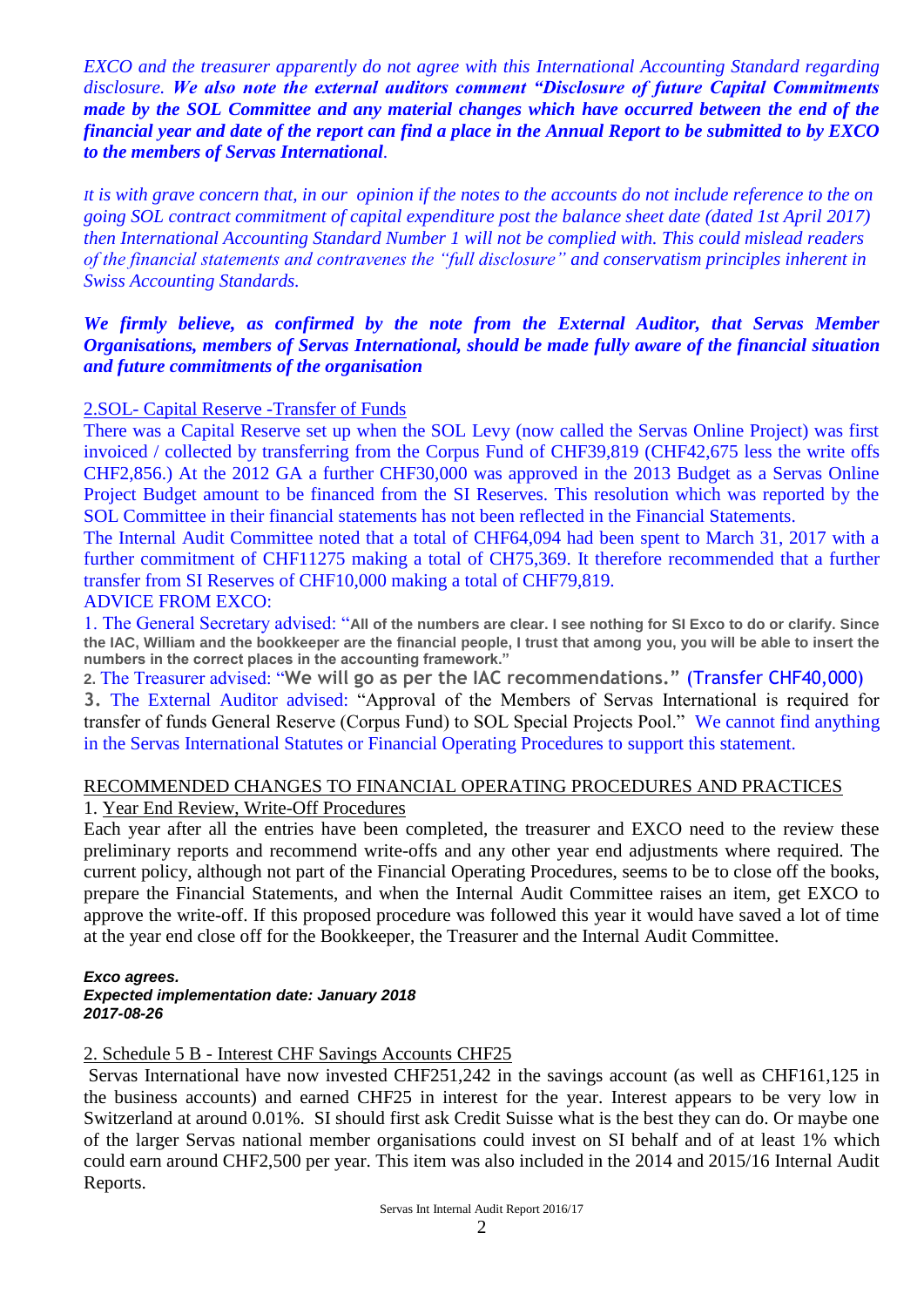#### *Exco agrees. Expected implementation date: January 2018 2017-08-26*

3 Schedule 11 -D2 / D5 - Capital Work in Progress – Meeting Costs 2010 -2012 CHF6891

These costs have been carried as work in progress and carried forward each year as an asset in the balance sheet. We are now moving forward to the new SOL Project and Software with Oonops Netiapps now completed and Kevin Gautreau cleaning up the "bugs" in the program and also doing other enhancements.

. *The Internal Audit Committee cannot see any residual asset value in these meeting costs. They should have been expensed in 2014 and have been carried over again in 2015 /16 and 2016/ 2017.* 

# *Exco disagrees.*

*Note: Exco has been strongly adviced by the former treasurer (LVS) who left his position at the beginning of 2017 that these costs are part of the cost of the ServasOnline project, and so should be part of the amortization process for ServasOnline once it is implemented. SI IAC needs to explain their big picture of the ServasOnline amortization process once it is declared to be implemented, and why SI IAC disagree with LVS' approach and want them treated separately. Then SI Exco will understand what is meant by this recommendation. 2017-08-26*

# 4. Servas International Registration / Not Incorporated

We note that the SICOGA 2015 gave EXCO further instructions and a budget to follow up quickly and come back with a firm recommendation before the next GA in 2018.We understand that the President has now found an appropriate law firm to handle this in Switzerland. *We note again for the 2016/17 year that Servas International remains unincorporated and this exposes EXCO and Officers to personal liability.* 

*Exco agrees. Expected implementation date: 2018 2017-08-26*

# **5.** Public Liability Insurance and Directors and Officers Insurance

*We understand Servas has had a Public Liability Insurance to cover only some conferences and events. (Refer also FOP2.7 for Liability Insurance for conferences and events.)* 

*EXCO agreed last year to obtain this continuous Public Liability cover and to have a written procedure for this.*

# *We note again that for the 2016/17 financial year Servas International and its officers continue to be exposed financially.*

The risk potential for an injury or sexual harassment claim is likely to be in the vicinity of CHF50,000 with up to CHF20,000 on legal costs defending a false claim. The Internal Audit Committee are very concerned that EXCO could be exposed to personal liability as it has apparently ignored the advice given in this and previous reports.

#### *Exco agrees and is exploring the possibility to sign a public liability insurance. Expected implementation date: 2018 2017-08-26*

# 6. Transaction Registers

We have noted that when the 2016/17 General Ledgers were updated the transaction numbers for journal entries changed again in several instances Once an entry is posted to the ledger the details including the transaction number should remain the same. We were advised last year the Tally Program could be changed from the default mode to fix this problem.

*Exco agrees.*

*Expected implementation date: 2018 2017-08-26*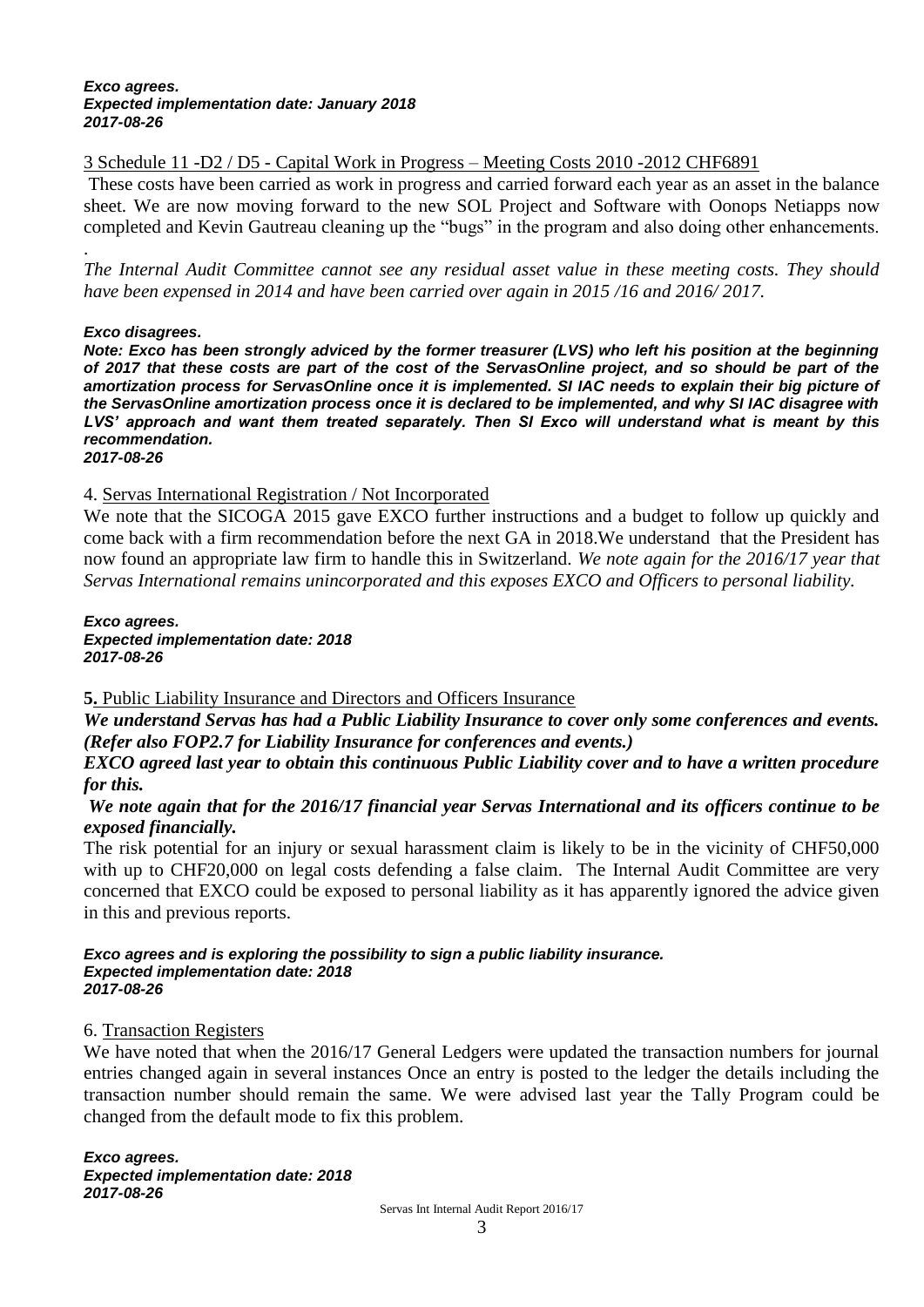# 7. Financial Advice from the External Auditor

Copies of any financial advice given by the external auditor to the Treasurer or to Exco should also be given to the Internal Audit Committee. We have emailed the external auditor to see if he has any issues or concerns he would like to share with us. We are awaiting a reply. On the same basis the Internal Audit Committee will copy the External Auditor on the Internal Audit Committee Report it gives to the Treasurer and EXCO. We are awaiting the External Auditors final report on the Financial Statements, but this will come after the Internal Audit Committee Report is submitted.

Please forward copies of any letters or emails received by Servas International from the External Auditor regarding the 2016/17 Financial Year.

#### *Exco agrees.*

#### *Note: The SI General Secretary is not able to find any correspondence in her files from the External Auditor for the 2016/17 Financial Year. Expected implementation date: October 2017*

*2017-08-26*

# 8. Asset- Tax Deducted at Source from Interest CHF2055.08

This includes amounts dating back to 2004 deducted by Credit Suisse from interest earned. It is shown as an asset (prepayment) in the Balance Sheet. We understand the only way to recover this money is to file Income Tax returns each year from 2004. It seems very doubtful that all this money will be recovered. There is also no mention of penalties for late filing of Tax returns. (See also Note 4 above). The value of this asset in the Balance Sheet must be questioned. This matter was also raised in the 2015/16 Internal Audit Report.

#### *Exco agrees. Exco will discuss the matter as well as a possible solution with a relevant external professional. Expected implementation date: 2018 2017-08-26*

# 9. Treasurer's Quarterly Financial Reports to EXCO

There has been some discussion about the Treasurer preparing a Quarterly Financial Statement consisting of bank balances to the end of the previous month and payments made since the last report. There appears to be nothing in his reports attached to the EXCO minutes we have been given. The Internal Audit Committee considers it important that EXCO, as a governance issue, are made aware of the current financial status of the organisation, and not just by the Annual Financial Statements. Although the Annual Financial Statements are now up to date, the balances available to EXCO are 4 months out of date. (Refer FOP 2.1 Financial Duties -"SI EXCO is responsible for the day to day running of Servas International."). This matter was also raised in the 2015/16 Internal Audit Report. We are awaiting "the new treasurer to confirm the date" when this will be started. Failure to act on this could be construed as bad governance.

#### *Exco agrees. Exco will explore the possibility to improve the situation. Expected implementation date: 2018 2017-08-26*

# 10. Treasurer Quarterly Reporting -Stamp Receivables to EXCO

The Treasurer should be seeking the assistance of EXCO to help the Treasurer contact Servas Member countries with stamp monies overdue. This also ensures there are no surprises regarding Distant Voting Entitlements. To keep EXCO informed the Treasurer also needs to submit a quarterly report on Stamp Receivables, with comments showing any action taken to collect the overdue amounts.

#### *Exco agrees. Expected implementation date: 2018 2017-08-26*

11. Job Description - Treasurer 2006- EGA Decisions 2.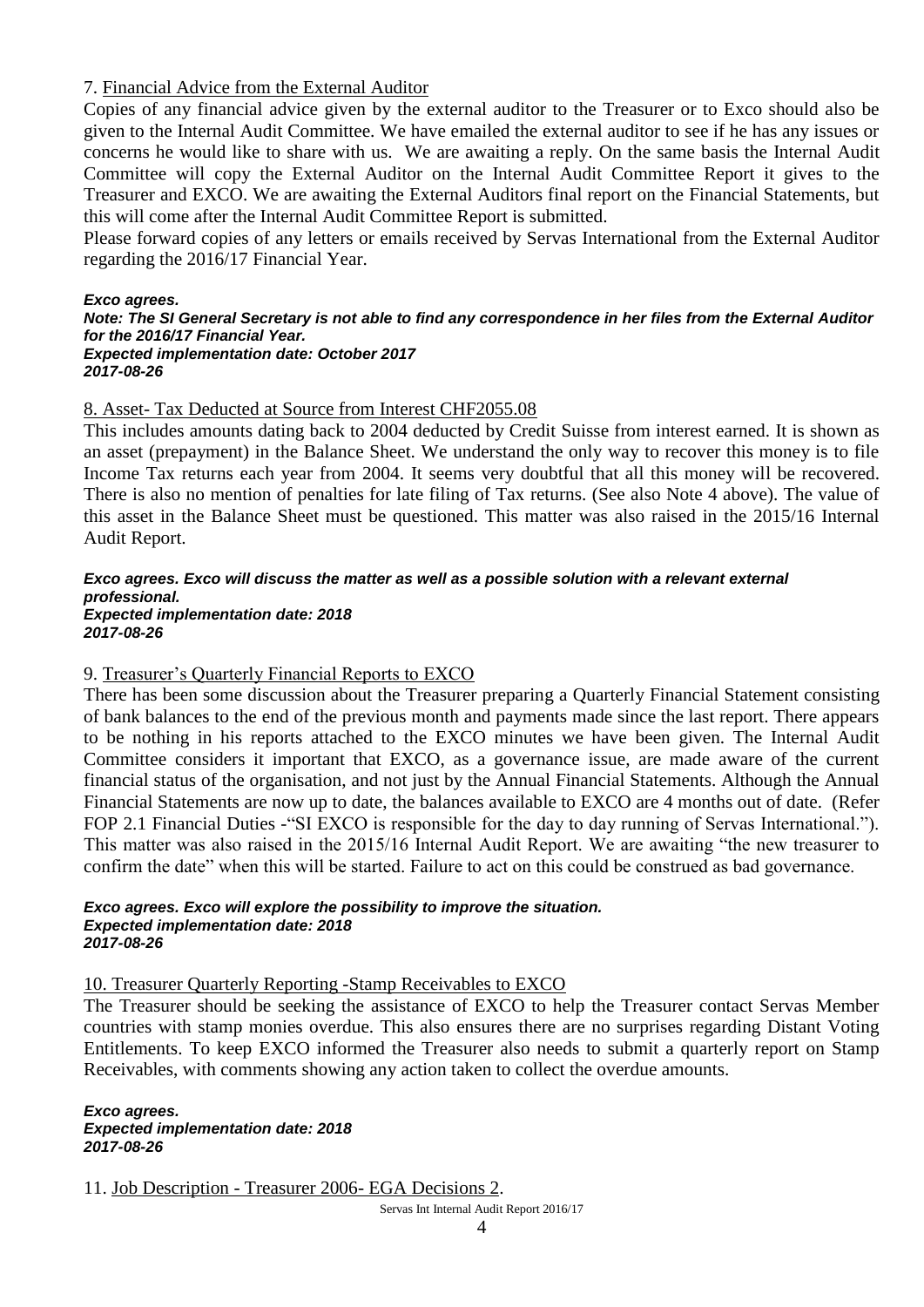The Job Description for Treasurer states "If the Servas International Treasurer or EXCO believe that the Treasurer cannot meet his / her commitments a member of the (Internal) Audit Committee WILL take over the role and step down from the (Internal) Audit Committee for that year."

*This regulation is clearly unenforceable* and would be better to read "…..the Deputy Treasurer WILL BE ENCOURAGED take over the role and step down from the position of deputy Treasurer for that year." This matter was also raised in the 2015/16 Internal Audit Report.

LVS 2016: "EXCO will evaluate the requirement of Deputy Treasurer and accordingly make the necessary process for appointment. EXCO will respond to this after checking with the new treasurer as to when this position can be filled."

#### *Exco disagrees.*

*Note: SI Exco has no right to change a General Assembly decision. An SI Exco motion to make the suggested change is planned for the 2018 GA. Expected implementation date: 2018*

*2017-08-26*

# 12. Appointment of Assistant Treasurer

EXCO has agreed that an Assistant Treasurer should be appointed ASAP. Some of the candidates who applied for the Treasurer's position would be eminently suitable for this role. This matter was also raised in the 2015/16 Internal Audit Report.

**We strongly recommend immediate action to find as Assistant Treasurer.**

# *Exco agrees. The action is ongoing. Efforts to find a suitable person are so far unsuccessful but are continuing.*

*Expected implementation date: 2018 2017-08-26*

13. Distant Vote - Nov 2016 – Voting Rights Withheld – Write Off Procedures

Under the Servas International Statute (2012), Rule II 2) states "The obligations of a Servas International member country consist of and are limited to: **paying fees**, doing annual host list updates, submitting annual reports and of following regulations and procedures as decided by the General Assembly according to Section IV 3f of the Statutes."

Servas International Statute (2012) Rule VI 3) states "Only delegates from member groups which **have met all their financial obligations** to Servas International within six months of the due date are allowed to vote. There appears to be no clear procedure or policy to advise how long a member country is denied voting rights after a debt is written off as uncollectable, (as opposed to a disputed account.)

Also, the Servas International Statute Rule VI 3) needs reviewing as there is no scope for EXCO or GA discretion to waive or write off these fees in special circumstances.

*Exco agrees.* 

*Note: SI IAC's recommended changes to the FOP and statutes will be included in motions presented by SI Exco for the 2018 GA. Expected implementation date: 2018*

*2017-08-26*

14. Servas International Website – Unsubstantiated Statistics

These 2 statistics are quoted on the website in several places. "There are 15,000 households in over 100 countries." IAC has been advised there were 77 countries approved to vote by SICOGA 2015.

On the map of the world on the SI Website showing host numbers for each continent the hosts add to 13970. By extracting the latest data from the Dolphin site the total is just over 12,000.

#### *Exco agrees.*

*Note: In the first paragraph, IAC is confusing 'member groups' and national groups'. SI is present in over 100 countries, but only 77 meet the conditions to be Member Groups. In the second paragraph, it must be*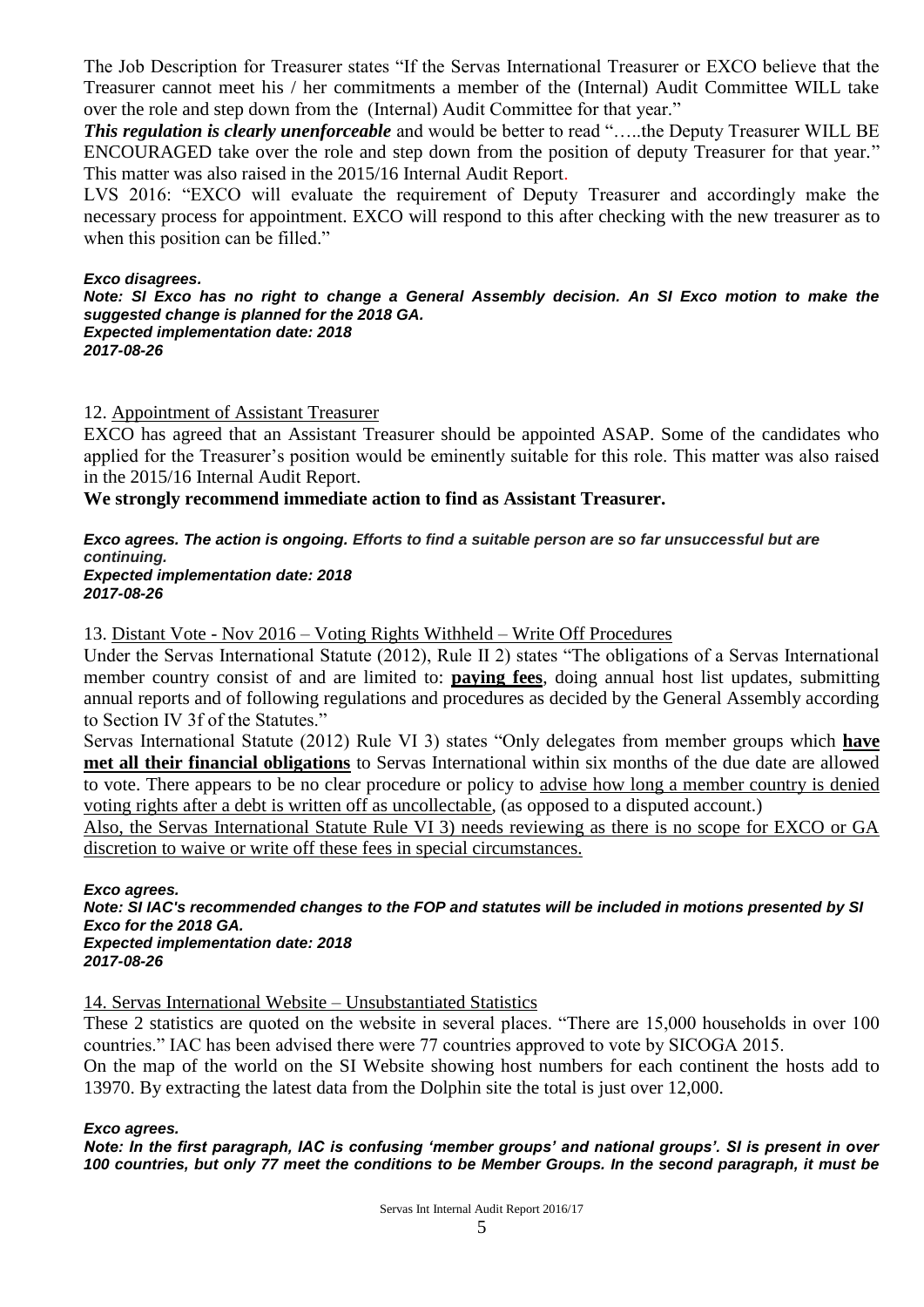*understood that it is impossible to know the number of hosts at this time, since SI is in the process of transitioning from 'households' to 'individual' members and also from individual host lists to ServasOnline. Expected implementation date for editorial change to more suitable wordings, to present current numbers of hosts and/or individual members: September 2017*

#### *Expected implementation date for exact number of hosts and/or individual members: 2018 when the transition to ServasOnline is completed 2017-08-26*

#### 15. Expense Claims – Not Approved

The Internal Audit Committee has noted the Expense Claims for the year March 31, 2017 year do not appear to be approved. It would be sound financial reporting if the president approved the other EXCO members' expense claims prior to them being paid by the treasurer.

#### *Exco agrees.*

*Expected implementation date: 2018 2017-08-26*

# 16. Expense Claims Submitted at least every 6 months

Expense claims from EXCO members should be submitted to the treasurer at least every 6 months. This means the expense is relatively recent for the claimant and it means less work for the treasurer at the end of the year.

#### *Exco agrees. Expected implementation date: 2018 2017-08-26*

# 17. Official Financial Year End Closeout Timetable

The Treasurer in conjunction with the General Secretary should publish the Official Financial Year end Closeout Timetable starting with final dates for receiving Stamp Money, Stamp Returns, expense claims and supplier invoices, through to reviewing the preliminary financial statements before sending to the IAC, to completing the Internal Audit, and ending with the distant voting papers.

#### *Exco agrees. Expected implementation date: 2018 2017-08-26*

# 18. Servas International Official Letterhead

It would look a lot more professional if letters to the United Nations Agencies, Banks and other peace organisations were on an official letterhead. (We note that Servas International now has proper visiting business cards). The letterhead should have the Servas International and the logo as well as the name and address of the EXCO member or the committee.

#### *Exco agrees.*

*Note: Exco agrees that the existing Servas logo should be used whenever possible in communications as described above. But Exco will not print business stationary with the Servas logo, since most communications are handled via email and other electronic channels. Printed letters could be sent from anywhere in the world and so it is impractical to physically print business stationary). 2017-08-26*

#### 19. EXCO Draft Minutes

We are pleased that EXCO has agreed to send us a copy of the draft minutes affecting "the financial decisions" soon after each meeting. However the Internal Audit Committee is concerned that the full draft minutes are not available to the Committee until they are confirmed at the next EXCO meeting. In two recent instances this was nearly 2 months after the meeting.

#### *Exco disagrees.*